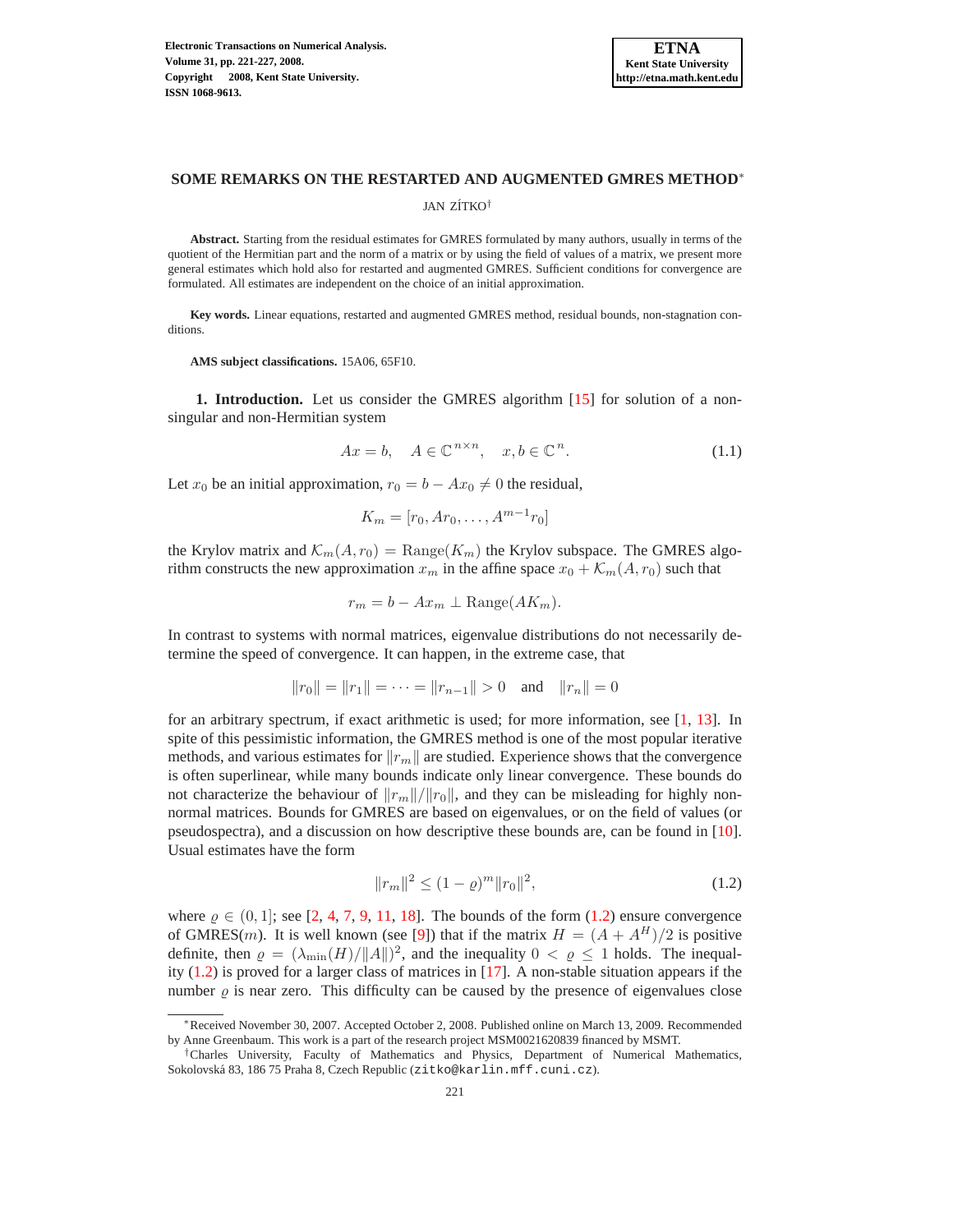# 222 J. ZÍTKO

to zero (see [\[12\]](#page-6-11)) as this slows down the convergence of GMRES, especially during the first iterations, and a restarted version may stagnate. There are many papers [\[3,](#page-6-12) [5,](#page-6-13) [6,](#page-6-14) [8,](#page-6-15) [14,](#page-6-16) [16\]](#page-6-17) addressing the question of how to remedy stagnation. The procedure  $GMRES(m, k)$ , proposed by Morgan  $[14]$ , will be considered in this paper, i.e., the restarted GMRES with restart m, where a subspace of dimension k is added to the subspace  $\mathcal{K}_m(A, r_0)$ . The residual vector of the GMRES( $m, k$ ) method will be denoted by  $r_s$ , where  $s = m + k$  is the dimension of the augmented space. In this paper, new estimates for  $||r_s||$  generalize the results from [\[11\]](#page-6-8) and [\[19\]](#page-6-18), and give new sufficient conditions for convergence of GMRES.

In Section 2, the first restarted run of  $GMRES(m, k)$  is considered, and interesting conclusions for the GMRES method are discussed. In Section 3, the GMRES $(m, k)$  algorithm is briefly analysed. In Section 4, new upper bounds for the residual norm are derived and the convergence of  $GMRES(m, k)$  is studied. Remarks and open problems are discussed in the concluding section.

Let  $s = m + k$ , and let  $r_0^{(j)}$  and  $r_s^{(j)}$  denote the initial and resultant residual vector after the jth restart, respectively. The upper index will be omitted if it will be evident from the context that both vectors are considered for the same restart. Throughout the paper we put  $v = r_0/||r_0||$ . Considering the GMRES(m, k) method, let a space Range(Y<sub>k</sub>) of dimension k be added to  $\mathcal{K}_m(A, r_0)$ , where  $Y_k \in \mathbb{C}^{n \times k}$ .

The symbol  $S_n$  denotes the unit sphere in  $\mathbb{C}^n$ , and  $\|\cdot\|$  is the Euclidean norm. The symbol  $\mathcal{P}_s^0$  denotes all polynomials of degree at most s which take the value zero at the origin. We will assume that all considered Krylov and augmented Krylov subspaces have maximal dimension. The symbol  $W(B)$  denotes the field of values of the matrix  $B \in \mathbb{C}^{n \times n}$ . Exact arithmetic is assumed throughout the paper.

**2.** The first restarted run of  $GMRES(m, k)$ , and conclusions for  $GMRES(s)$ . If we carry out the GMRES $(m, k)$  process, we basically perform the GMRES algorithm with the space  $\mathcal{K}_m(A, r_0)$  + Range(Y<sub>k</sub>), instead of  $\mathcal{K}_m(A, r_0)$ ; for more details, see [\[19\]](#page-6-18) and [\[14\]](#page-6-16).

In the first restart we usually put  $Y_k = [A^m r_0, A^{m+1} r_0, \dots, A^{m+k-1} r_0]$ . Hence the estimate for  $\|r^{(1)}_s\|^2/\|r_0\|^2$  is equivalent with the estimate for GMRES(s). The approximation  $x_s \in x_0 + \mathcal{K}_s(A, r_0)$  is constructed such that  $r_s = b - Ax_s \perp AK_s(A, r_0)$ . The residual vector  $r_s$  can be expressed in the form  $r_s = ||r_0||(v - q_s(A)v)$ , where  $q_s \in \mathcal{P}_s^0$  fulfills the condition

$$
q_s = \arg\min_{q \in \mathcal{P}_s^0} ||v - q(A)v||.
$$

<span id="page-1-1"></span>An easy calculation yields, for every  $q \in \mathcal{P}_s^0$ , the relations

$$
\frac{\|r_s\|^2}{\|r_0\|^2} = 1 - \frac{|v^H q_s(A)v|^2}{\|q_s(A)v\|^2} \le 1 - \min_{w \in S_n} \frac{|w^H q(A)w|^2}{\|q(A)\|^2}
$$

$$
= 1 - \min_{w \in S_n} \frac{|w^H H_q w|^2 + |w^H S_q w|^2}{\|q(A)\|^2}, \tag{2.1}
$$

where the matrices  $H_q$  and  $iS_q$  denote the Hermitian and skew-Hermitian part of the matrix  $q(A)$  respectively. Here i denotes the imaginary unit; for a detailed computation, see [\[11,](#page-6-8) [19\]](#page-6-18). We have the following result, formulated in the real case for GMRES in Grcar's report [\[11,](#page-6-8) Corollary to Theorem 1].

<span id="page-1-2"></span><span id="page-1-0"></span>THEOREM 2.1. Let  $s \in \{1, 2, \ldots, n-1\}$ . If a polynomial q of degree s with  $q(0) = 0$ *exists such that*

$$
\min_{w \in S_n} |w^H H_q w| > 0 \quad or \quad \min_{w \in S_n} |w^H S_q w| > 0,
$$
\n(2.2)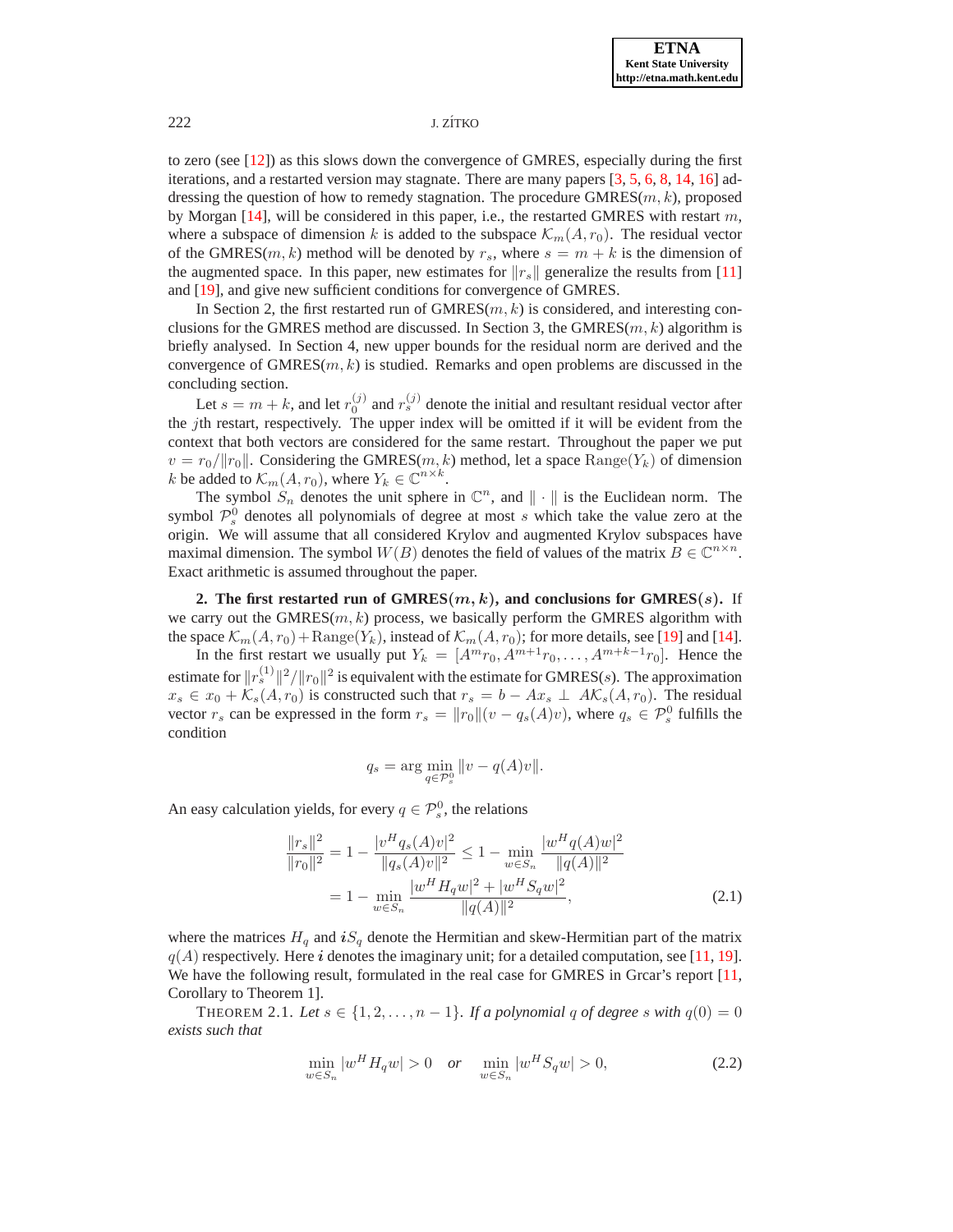### SOME REMARKS ON THE RESTARTED AND AUGMENTED GMRES METHOD 223

*then GMRES(*s*) is convergent, i.e., the iterations converge to the unique solution of* (*[1.1](#page-0-1)*)*.*

*Proof*. If the assumption of Theorem [2.1](#page-1-0) is fulfilled, then in each restart we obtain for the quotient  $||r_s||^2/||r_0||^2$  the estimate  $||r_s||^2/||r_0||^2 < 1-\varrho$ , where  $1-\varrho \in (0,1)$ , according to [\(2.1\)](#page-1-1). Hence

$$
||r_s^{(j)}||^2 \le (1-\varrho) ||r_0^{(j)}||^2 = (1-\varrho) ||r_s^{(j-1)}||^2 \le \cdots \le (1-\varrho)^j ||r_0||^2,
$$

and therefore  $\lim_{j\to\infty} r_s^{(j)} = 0$ .  $\Box$ 

REMARK 2.2. The estimate for  $r_s^{(j)}$  does not describe, in general, the real progress of the residual vector.

REMARK 2.3. If  $H<sub>q</sub>$  is positive or negative definite, then the first inequality in [\(2.2\)](#page-1-2) holds. The same can be analogously said for  $S_q$ . Often in the literature the expression "the matrix  $H_q$  or  $S_q$  is positive or negative definite" is used to refer to the condition [\(2.2\)](#page-1-2).

For arbitrary  $x \in S_n$  and  $q \in \mathcal{P}_s^0$  there holds

$$
x^{H}q^{2}(A)x = x^{H}(H_{q} + iS_{q})^{2}x = ||H_{q}x||^{2} - ||S_{q}x||^{2} + 2i \operatorname{Re}(x^{H} H_{q} S_{q} x). \tag{2.3}
$$

<span id="page-2-1"></span><span id="page-2-0"></span>If

$$
||H_q x|| < ||S_q x|| \quad \text{or} \quad ||H_q x|| > ||S_q x||, \quad \forall x \in \mathbb{C}^n, \ x \neq 0,
$$
 (2.4)

then, according to [\(2.3\)](#page-2-0),  $\text{Re}(x^H q^2(A)x) < 0$ ,  $\forall x \neq 0$ , or  $\text{Re}(x^H q^2(A)x) > 0$ ,  $\forall x \neq 0$ , respectively, and  $W(q^2(A))$  does not contain 0. Therefore, GMRES(j) is convergent for all  $j \ge 2s$ , according to the results in [\[7,](#page-6-6) [10,](#page-6-3) [18\]](#page-6-9).

Let us consider the first inequality in  $(2.4)$ . If  $S_q$  is nonsingular, then the first inequality in [\(2.4\)](#page-2-1) is equivalent to the following

$$
\left\{\frac{\|H_qS_q^{-1}S_qx\|}{\|S_qx\|} < 1, \forall x \in \mathbb{C}^{\: n} \setminus \{0\} \right\} \Leftrightarrow \left\{\sup_{x \neq 0} \frac{\|H_qS_q^{-1}(S_qx)\|}{\|(S_qx)\|} < 1 \right\} \Leftrightarrow \|H_qS_q^{-1}\| < 1.
$$

The strict inequalities follow from the continuity of the norm and the compactness of the unit sphere in finite dimensional spaces. Hence,  $||H_qS_q^{-1}|| < 1$  if and only if

$$
\operatorname{Re}(x^H q^2(A)x) < 0, \quad \forall x \neq 0.
$$

Analogously, if the matrix  $H_q$  is nonsingular, then  $||S_q H_q^{-1}|| < 1$  if and only if

$$
\operatorname{Re}(x^H q^2(A)x) > 0, \quad \forall x \neq 0.
$$

The concepts here formulated form another proof of the original result by Simoncini and Szyld [\[17\]](#page-6-10), which is here generalized, to the complex case, for the matrix polynomial  $q(A)$ . Let us summarize the considerations above.

THEOREM 2.4. Let  $q \in \mathcal{P}_s^0$  be arbitrary. Let  $S_q$  or  $H_q$  be nonsingular. Then (a) *if*  $S_q$  *is nonsingular, then* 

$$
\left\{\operatorname{Re}(x^Hq^2(A)x)<0, \forall x\in\mathbb{C}^{\: n}, x\neq 0\right\} \quad \Leftrightarrow \quad \|H_qS_q^{-1}\|<1;
$$

(b) *if*  $H_q$  *is nonsingular, then* 

$$
\left\{\operatorname{Re}(x^Hq^2(A)x) > 0, \forall x \in \mathbb{C}^n, x \neq 0\right\} \quad \Leftrightarrow \quad \|S_q H_q^{-1}\| < 1.
$$

*If*  $W(q(A)^2)$  does not contain 0, then GMRES(j) is convergent for all  $j \ge 2s$ .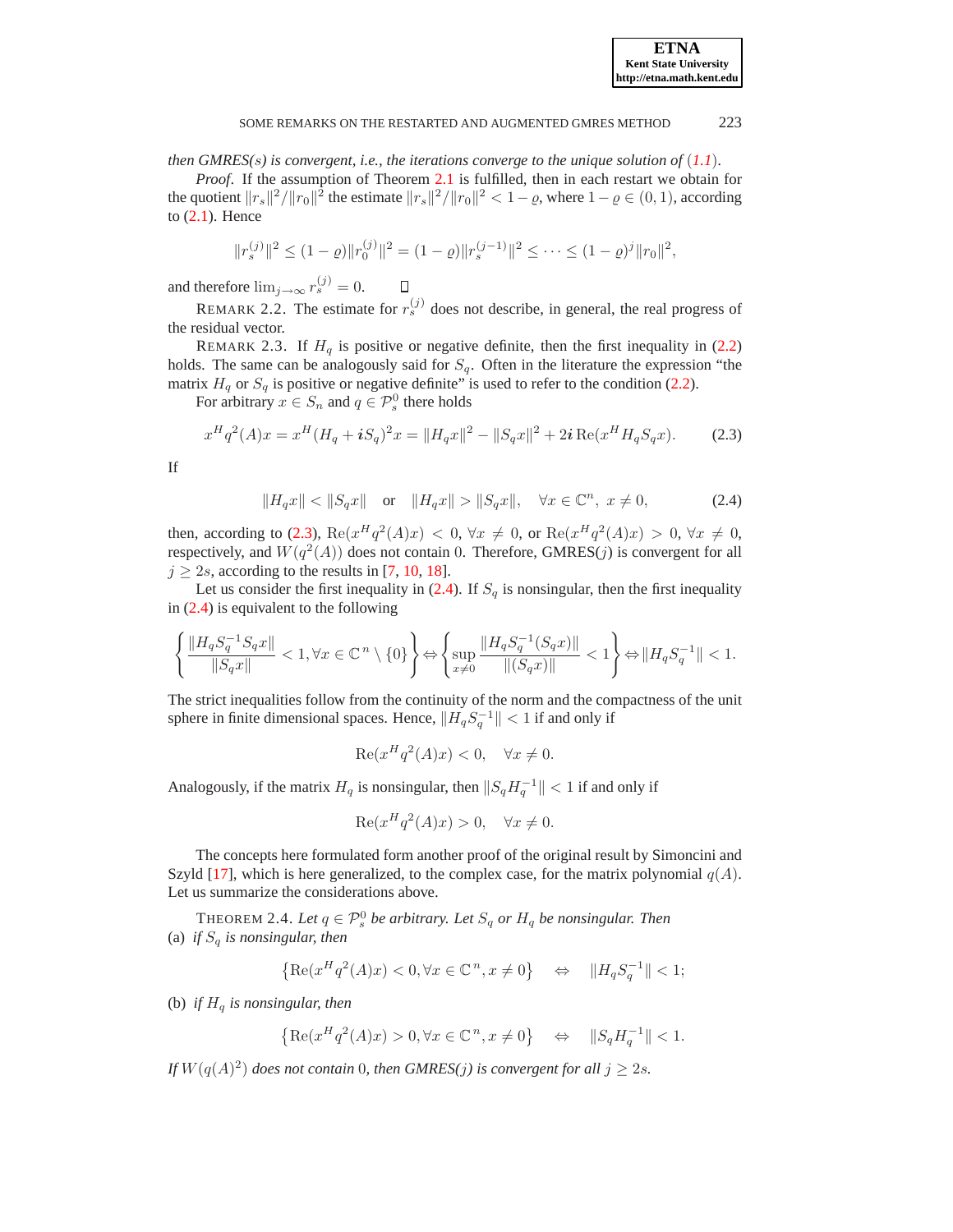### 224 J. ZÍTKO

**3. The augmented GMRES method.** Let some vector  $y \in \mathbb{C}^n \setminus \{0\}$ , be added to  $\mathcal{K}_m(A, r_0)$ . The iteration  $x_{m+1}$  is constructed in the linear variety

$$
x_0 + \mathcal{K}_m(A, r_0) + \text{span}\{y\};
$$

see [\[14,](#page-6-16) [16,](#page-6-17) [19\]](#page-6-18). In this case  $s = m + 1$  and, analogously to the previous section, the residual vector  $r_{m+1}$  can be written in the form

$$
r_{m+1} = ||r_0|| (v - q_m(A)v) - \beta_{m+1}Ay,
$$

where the minimal residual condition  $r_{m+1} \perp \text{Range}(AK_m, Ay)$  determines  $\beta_{m+1} \in \mathbb{C}$ , as well as the coefficients of the polynomial  $q_m \in \mathcal{P}_m^0$ . Hence, for an arbitrary polynomial  $q \in \mathcal{P}_m^0$  and  $\beta \in \mathbb{C}$  we have

$$
||r_{m+1}|| \le ||||r_0||(v - q(A)v) - \beta Ay|| = ||\underbrace{||r_0||(I - q(A))v - A\hat{y}||}_{p(A)}.
$$

where  $p(0) = ||r_0||$  and  $\hat{y} = \beta y$ . The last relations yield the following theorem.

THEOREM 3.1. Let  $m \in \{1, 2, \ldots, n-1\}$  and p be a polynomial of degree at most m,  $p(0) = ||r_0||$ . If the vector  $\hat{y} \in \mathbb{C}^n$  which solves the equation

<span id="page-3-0"></span>
$$
A\hat{y} = p(A)v \tag{3.1}
$$

*is added to*  $K_m(A, r_0)$ *, then*  $r_{m+1} = 0$ *.* 

A similar formulation is given by Saad in  $[16]$ . Unfortunately, solving equation  $(3.1)$  is a problem similar to the original one. We carry out another analysis.

**4. The second and subsequent restarts.** Let the subspace  $\text{Range}(Y_k)$  be added to  $\mathcal{K}_m(A, r_0)$  in all following restarts, where  $Y_k \in \mathbb{C}^{n \times k}$  and  $m + k < n$ . The matrix  $Y_k$ , and therefore  $\text{Range}(Y_k)$ , is fixed here, and this is not the setting of most practical augmented subspace algorithms, where approximations to a "wanted" subspace (for example the eigenspace corresponding to the smallest eigenvalues) are calculated and updated during each restart. In many cases, a good approximation defined by a matrix  $Y_k$  is achieved after a small number of restarts, and used in the following restarts. In Section 2, we discussed the first restarted run of GMRES $(m, k)$ . During the next restarts, usually the eigenvalues and eigenvectors of the obtained Hessenberg matrix are used for the construction of a matrix  $Y_k$ , which is subsequently improved. There are many papers in which such techniques are described; see for example [\[3,](#page-6-12) [5,](#page-6-13) [6,](#page-6-14) [14\]](#page-6-16). Our goal is to describe in general the behaviour of the residual norm for GMRES $(m, k)$ .

Let us consider an arbitrary projection z of the vector  $r_0 = ||r_0||v$  onto the space Range( $AK_m, AY_k$ ). It can be written in the form  $z = ||r_0||q(A)v + Ay$ , where  $y \in$ Range(Y<sub>k</sub>) and  $q \in \mathcal{P}_m^0$ . Let  $r = r_0 - z = ||r_0||(v - q(A)v) - Ay$  and  $U = [q(A)v, AY_k]$ . It is assumed that U is full rank. The matrix  $P = U(U^H U)^{-1} U^H$  is the orthogonal projector for the space Range( $q(A)v, AY_k$ ), and for the residual vector  $r_s \perp \text{Range}(AK_m, AY_k)$ , there holds

<span id="page-3-1"></span>
$$
\frac{\|r_s\|^2}{\|r_0\|^2} \le 1 - v^H P v \le 1 - \|U^H v\|^2 \lambda_{\min} ((U^H U)^{-1})
$$
  
\n
$$
\le 1 - \frac{\|U^H v\|^2}{\lambda_{\max}(U^H U)} \le 1 - \frac{\|U^H v\|^2}{\text{Tr}(U^H U)}
$$
  
\n
$$
\le 1 - \min_{w \in S_n} \frac{|w^H q(A) w|^2 + \|w^H A Y_k\|^2}{\|q(A)\|^2 + \|AY_k\|^2_{F}}, \quad \forall q \in \mathcal{P}_m^0,
$$
 (4.1)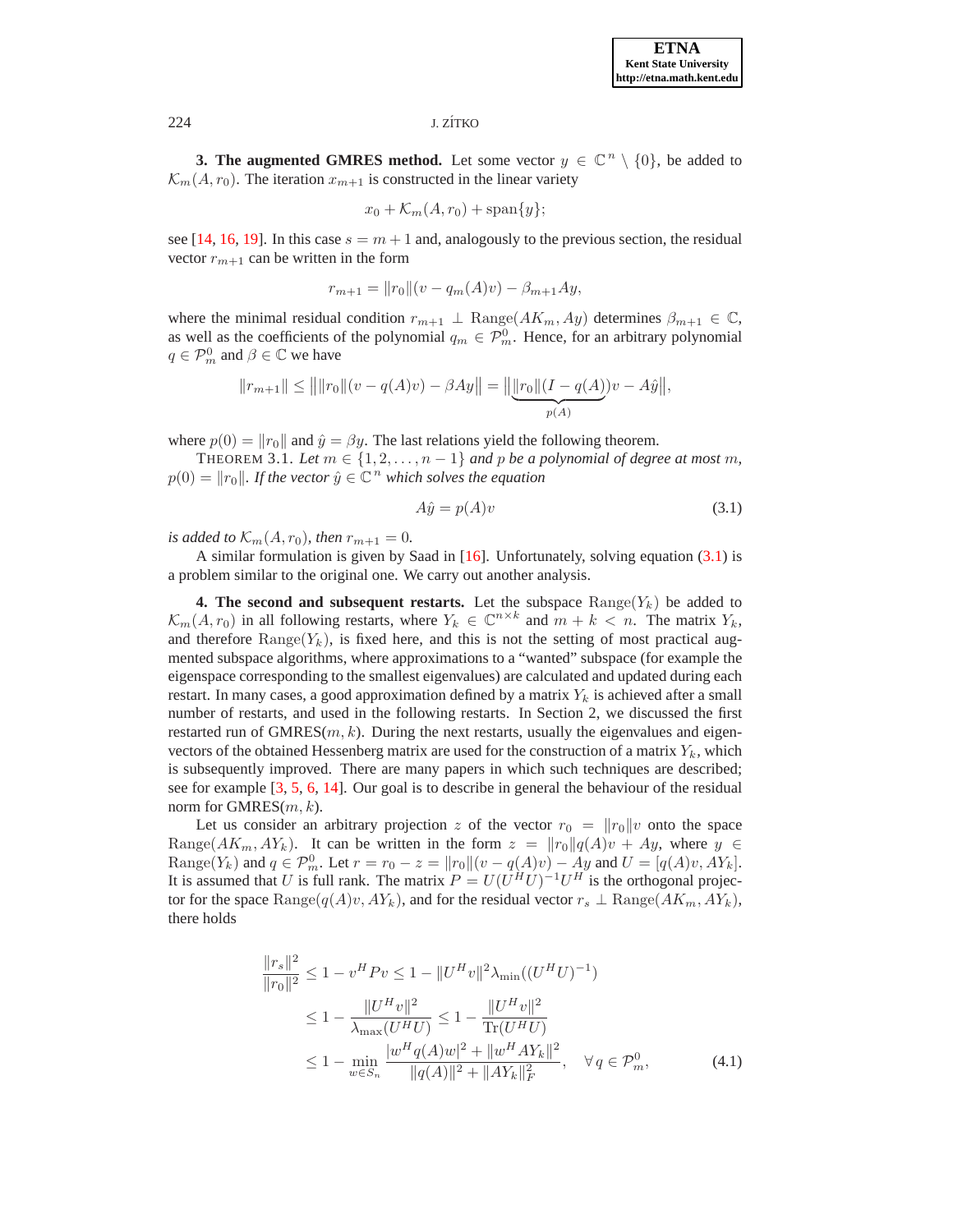where  $\lambda_{\min}((U^HU)^{-1})$  denotes the minimum eigenvalue of the matrix  $(U^HU)^{-1}$ , and  $\|\cdot\|_F$ is the Frobenius norm.

Let the  $(j-1)$ th restart be performed. In the jth restart, the subspace  $\text{Range}(Y_k)$  is again added to  $\mathcal{K}_m(A, r_0)$ . We have in this case  $r_0^{(j)} = r_s^{(j-1)}$ ,  $v = r_0^{(j)}/||r_0^{(j)}||$ ,  $v \perp \text{Range}(AY_k)$ , and

$$
U^H v = \left[ \begin{array}{c} (q(A)v)^H v \\ (AY_k)^H v \end{array} \right] = \left[ \begin{array}{c} (q(A)v)^H v \\ 0 \text{ dim } k \end{array} \right] = ((q(A)v)^H v) e_1. \tag{4.2}
$$

<span id="page-4-3"></span><span id="page-4-0"></span>Hence,

$$
\frac{\|r_s^{(j)}\|^2}{\|r_0^{(j)}\|^2} \le 1 - |v^H q(A)v|^2 e_1^T (U^H U)^{-1} e_1.
$$
\n(4.3)

Now, we estimate  $e_1^T (U^H U)^{-1} e_1$  from the following inequalities:

$$
1 = (e_1^T e_1)^2 = (e_1^T (U^H U)^{-\frac{1}{2}} (U^H U)^{\frac{1}{2}} e_1)^2
$$
  
\n
$$
\leq ||(U^H U)^{-\frac{1}{2}} e_1||^2 ||(U^H U)^{\frac{1}{2}} e_1||^2
$$
  
\n
$$
= (e_1^T (U^H U)^{-1} e_1)(e_1^T (U^H U) e_1),
$$

and, hence,

$$
(e_1^T (U^H U)^{-1} e_1) \ge \frac{1}{e_1^T (U^H U) e_1} = \frac{1}{\|q(A)v\|^2}.
$$

Substitution to [\(4.3\)](#page-4-0) yields the estimate

$$
\frac{\|r_s^{(j)}\|^2}{\|r_0^{(j)}\|^2} \le 1 - \frac{|v^H q(A)v|^2}{\|q(A)v\|^2},
$$

where  $v \perp \text{Range}(AY_k)$ . Let us summarize all previous investigations and results in the following theorem.

<span id="page-4-4"></span>THEOREM 4.1. Let  $m, k, s \in \{1, 2, ..., n-1\}$ ,  $s = m + k < n$ , and  $Y_k \in \mathbb{C}^{n \times k}$  be a *rank k matrix. Let the subspace*  $\text{Range}(Y_k)$  *be added to the corresponding Krylov subspace for all restarted runs. Let*  $j > 1$  *be an integer. Then, for the jth restart and for all*  $q \in \mathcal{P}_m^0$ *, the following estimate holds*

$$
\frac{\|r_s^{(j)}\|^2}{\|r_0^{(j)}\|^2} \le 1 - \min_{\substack{w \in S_n \\ w \perp \text{Range}(AY_k)}} \frac{|w^H q(A)w|^2}{\|q(A)\|^2}.
$$
\n(4.4)

<span id="page-4-1"></span>It follows immediately from ([4.4](#page-4-1)) that if an integer m exists such that  $m + k < n$  and the system of equations

<span id="page-4-2"></span>
$$
w^H q(A) w = 0 \tag{4.5}
$$

$$
w^H A Y_k = 0 \tag{4.6}
$$

does not have any solution on  $S_n$  (or equivalently has only the solution  $w = 0$  in  $\mathbb{C}^n$ ), then  $GMRES(m, k)$  is convergent.

REMARK 4.2. The same theorem can be formulated if the condition [\(4.5\)](#page-4-2) is replaced either by the equality  $w^H H_q w = 0$  or  $w^H S_q w = 0$ .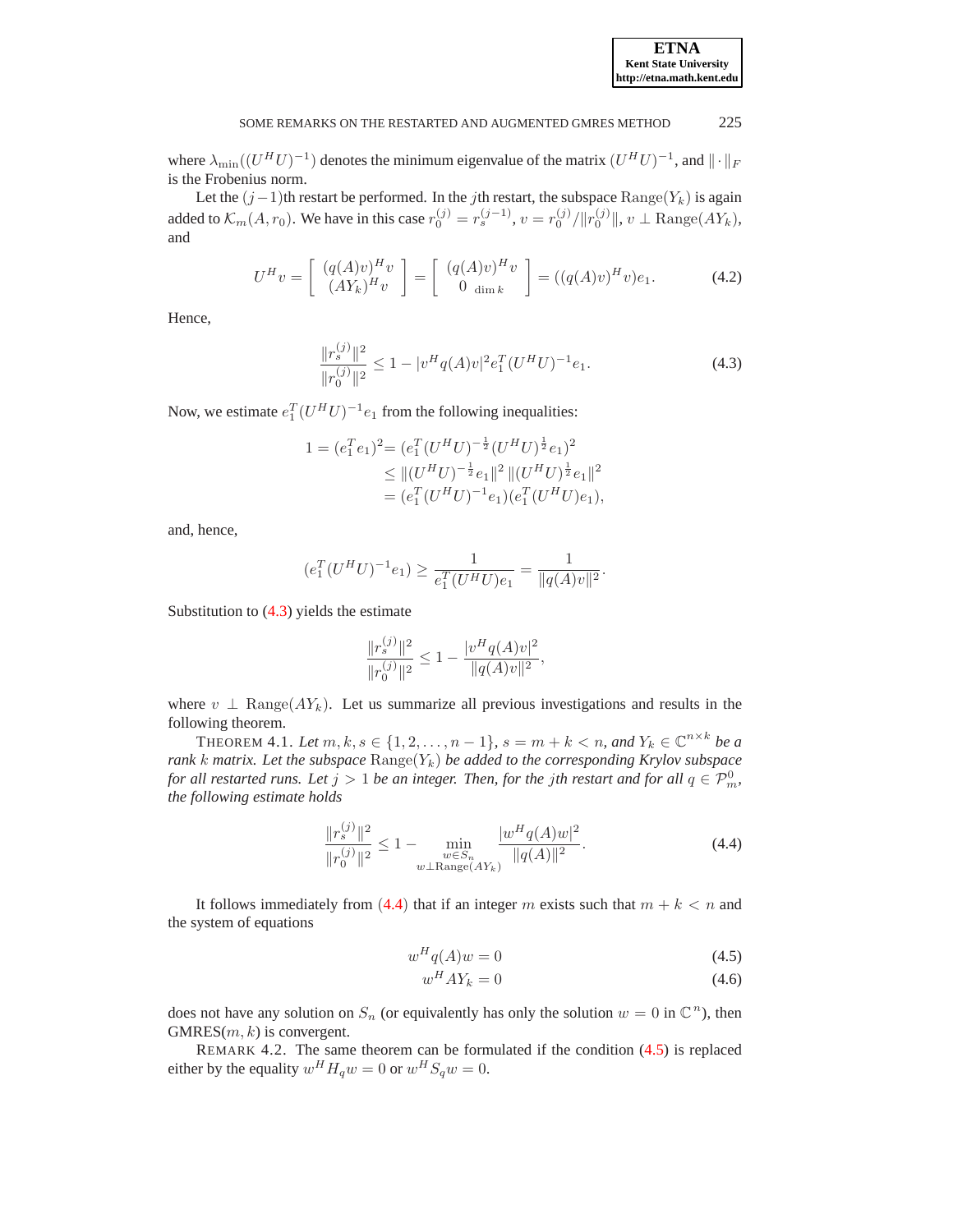### 226 J. ZÍTKO

Let the equation [\(4.5\)](#page-4-2) have a nontrivial solution, i.e.,  $0 \in W(q(A))$ . Moreover let

$$
M = \{ u \in S_n | u^H q(A)u = 0 \}.
$$

The condition [\(4.6\)](#page-4-2) suggests to find  $Y_k$  such that  $u^H A Y_k = 0$  implies that  $u \notin M$ , and therefore to make the quotient in  $(4.1)$  less than 1. Let us remark that the last implication is equivalent with the relation

$$
u \in M \quad \Rightarrow \quad u^H A Y_k \neq 0,\tag{4.7}
$$

<span id="page-5-0"></span>which may be easier to verify.

REMARK 4.3. If  $\text{Range}(Y_k)$  is an A-invariant subspace, then the product  $AY_k$  in the relations [\(4.2\)](#page-4-3), [\(4.4\)](#page-4-1), [\(4.6\)](#page-4-2), and [\(4.7\)](#page-5-0) can be substituted by  $Y_k$ .

In [\[19\]](#page-6-18) we find an estimate for the case when the space  $\text{Range}(\tilde{Y}_k)$  is added to the Krylov subspace, and the gap between  $\text{Range}(\tilde{Y}_k)$  and an A-invariant space  $\text{Range}(Y_k)$  is less than some small number  $\varepsilon$ . The estimate is similar to [\(4.4\)](#page-4-1), only the set for the minimum is larger and depends on  $\varepsilon$ .

**5. Conclusions and some open questions.** Restarting tends to slow down convergence, and the difficulty may be caused by the eigenvalues closest to zero. These are potentially bad, because it is impossible to have a polynomial p of degree m such that  $p(0) = 1$  and  $|p(z)| < 1$ on any Jordan curve around the origin; see [\[12,](#page-6-11) p. 55]. Usually, an eigenspace corresponding to the smallest eigenvalues is taken for  $\text{Range}(Y_k)$ , and the corresponding algorithms give good results  $[14, 16]$  $[14, 16]$ . If we consider a normal matrix A with the eigenvalues having only positive or negative real part and  $q(z) = z$ , then  $W(A)$  is the convex hull of the spectrum of A. If the Krylov subspace is enriched by an eigenspace corresponding to the smallest eigenvalues, and these eigenvalues are therefore removed from the spectrum, then the convex hull of the remaining eigenvalues can be far from zero and, consequently, the right hand side of [\(4.4\)](#page-4-1) is smaller and the estimate is better. When an eigenspace corresponding to the smallest eigenvalues is added to the Krylov space, the convergence is faster and stagnation is removed in practical computation.

In our theoretical considerations, an arbitrary subspace was considered, and the question "to find some sufficient condition for convergence" was transformed into the question whether the intersection of fields of values and sets of the form [\(4.6\)](#page-4-2) contains zero or not. The above investigations imply some open problems.

- 1) How to estimate generally, for a given polynomial  $q$ , all solutions of the equation  $w^H q(A)w = 0$ , for  $w \in S_n$ , with the constraint  $w \perp \text{Range}(AY_k)$ , and vice versa how to construct the polynomial  $q$  fulfilling the assumption of Theorem [4.1?](#page-4-4)
- 2) How to obtain, for special matrices and polynomials, the behaviour of the integer function

$$
f(j) = 1 - \min_{\substack{w \in S_n \\ w \perp \text{Range}(AY_k)}} \frac{|w^H q_j(A)w|^2}{\|q_j(A)\|^2}, \quad j \in [1, s],
$$

and compare  $f(j)$  with the behaviour of the sequence  $||r_j||^2/||r_0||^2$ , for j between 1 and the index of the restart? (This would be the answer on the question on how descriptive these bounds are.)

3) How to find an inexact solution of  $(3.1)$  very fast?

**Acknowledgments.** The work is a part of the research project MSM0021620839 financed by MSMT. The author thanks Jurjen Duintjer Tebbens for careful reading of the manuscript, and both referees, whose reports lead to corrections and improvements of the paper.